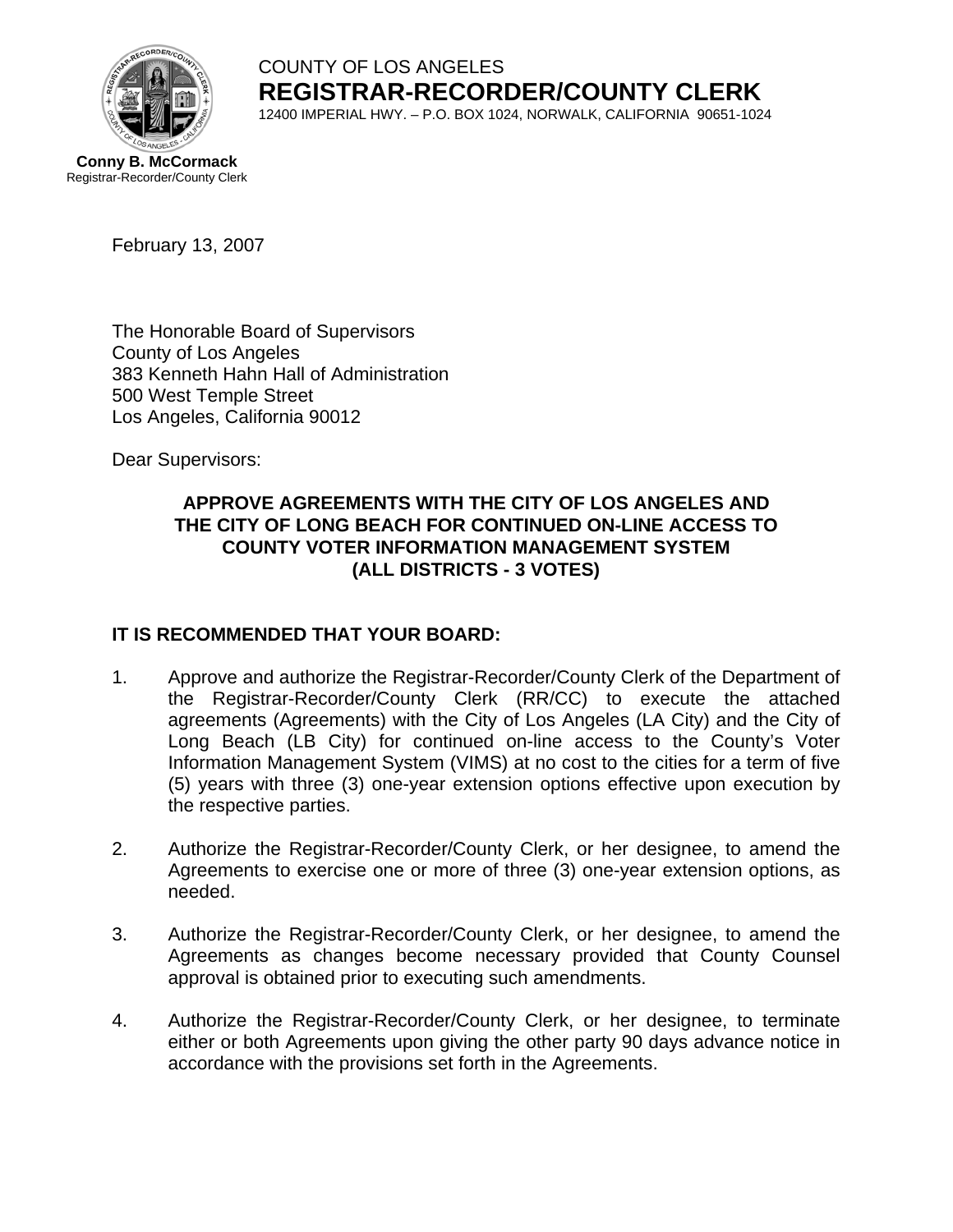Honorable Board of Supervisors February 13, 2007 Page 2

#### **PURPOSE/ JUSTIFICATION OF RECOMMENDED ACTION:**

The purpose of the recommended action is to continue to provide LA City and LB City with on-line access to VIMS, the voter registration database which contains all information for the County's 5.5 million registered voters (4 million active and 1.5 million inactive voters). The VIMS database forms the basis for establishing and maintaining the precincting of voters, the absentee voting system, verifying petitions, and maintaining pollworkers and voting location files. VIMS is not involved in tabulation of ballots. The VIMS' client-server platform enabled partnerships with the City of Los Angeles and the City of Long Beach, which has helped to improve the quality of the voter data and pollworker and polling place data used by all jurisdictions. Thus, critical information is ready and available to conduct federal, state, local and special elections as needed.

#### **Implementation of Strategic Plan Goals:**

This request supports the County Strategic Plan as follows:

**Goal No. 3: Organizational Effectiveness:** Ensure that service delivery systems are efficient, effective, and goal-oriented. The Agreements will allow LA City and LB City continued on-line access to VIMS. The City Clerks of both of these jurisdictions, which conduct their own city elections, have reported improved election administration in their cities as a result of the ability to utilize VIMS functionality on-line.

#### **FISCAL IMPACT/ FINANCING:**

RR/CC has statutory responsibility for maintaining voter information and related services. RR/CC does not incur any additional expense as a result of providing LA City and LB City with on-line access to VIMS. Since there is no cost recovery involved and as a professional courtesy to these governmental entities, RR/CC will not charge for online access to VIMS. LA City and LB City are responsible for all their expenses including equipment, software needs as well as communication and data lines. These Agreements will not negatively affect the County budget.

The Agreements also provide that in the event of any needed enhancements required for optimal VIMS performance, LA City and LB City may be assessed a portion of the related cost.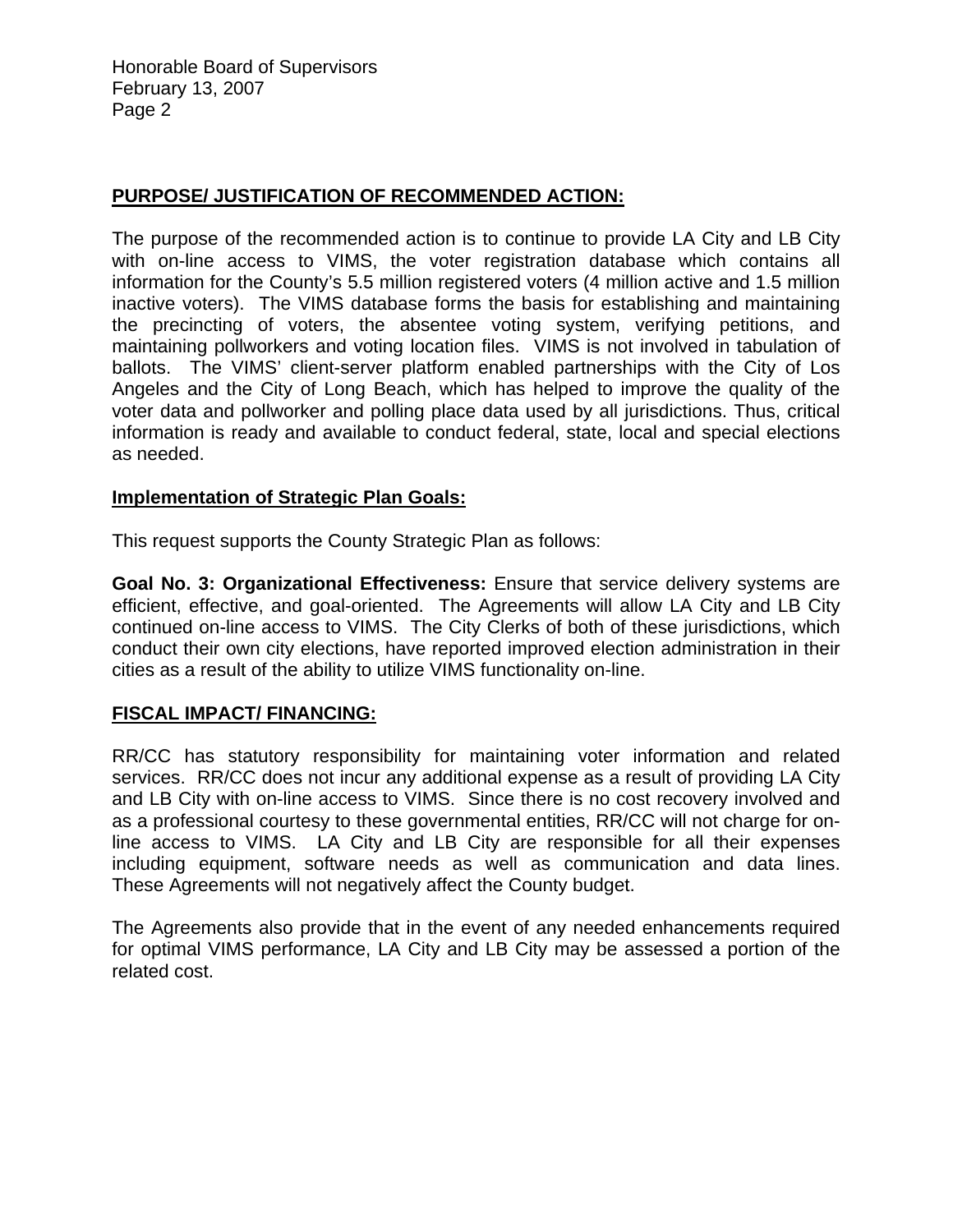Honorable Board of Supervisors February 13, 2007 Page 3

#### **FACTS AND PROVISIONS/LEGAL REQUIREMENTS:**

RR/CC is responsible for the registration of voters, maintenance of the voter files, precincting, absentee voting, petitions, and precinct officers/polls maintenance and the conduct of federal, state and special elections, local/countywide elections and may assist as needed in municipal elections. On May 19, 1998 your Board authorized an agreement to grant full on-line access to VIMS for LA City and likewise on December 16, 2003 for LB City. The cities paid County \$500,000 and \$67,114 respectively as part of the VIMS purchase and installation costs in return for on-line access to VIMS. The current agreements with the cities for online access will expire on February 9, 2007 with the expiration of the primary VIMS contract. On January 30, 2007, your Board adopted a five (5) year contract with three (3) one-year extension options with Data Information Management Systems, Inc. for continued maintenance and support services of VIMS. The proposed agreements with the cities will grant continued online VIMS access to the cities. These partnerships have worked well for all parties and have greatly improved the quality of voter data, and pollworker and polling place data used by all jurisdictions, the RR/CC seeks your Board's approval to continue the partnerships with LA City and LB City, at no cost to the cities, for five (5) years with three (3) one-year extension options.

The Chief Administrative Office has reviewed and approved this Board letter. County Counsel has reviewed and approved as to form the attached Agreements.

#### **CONTRACTING PROCESS:**

There was no contracting process associated with the recommended Agreements with the City of Los Angeles and the City of Long Beach.

The Living Wage Program (County Code Chapter 2.201) does not apply to the recommended Agreements.

#### **IMPACT ON CURRENT SERVICES (OR PROJECTS):**

Approval of the recommended Agreements will ensure uninterrupted on-line access to VIMS by LA City and LB City and cultivates partnerships with the cities in improving the quality of the voter data, and pollworker and polling place data used by all jurisdictions.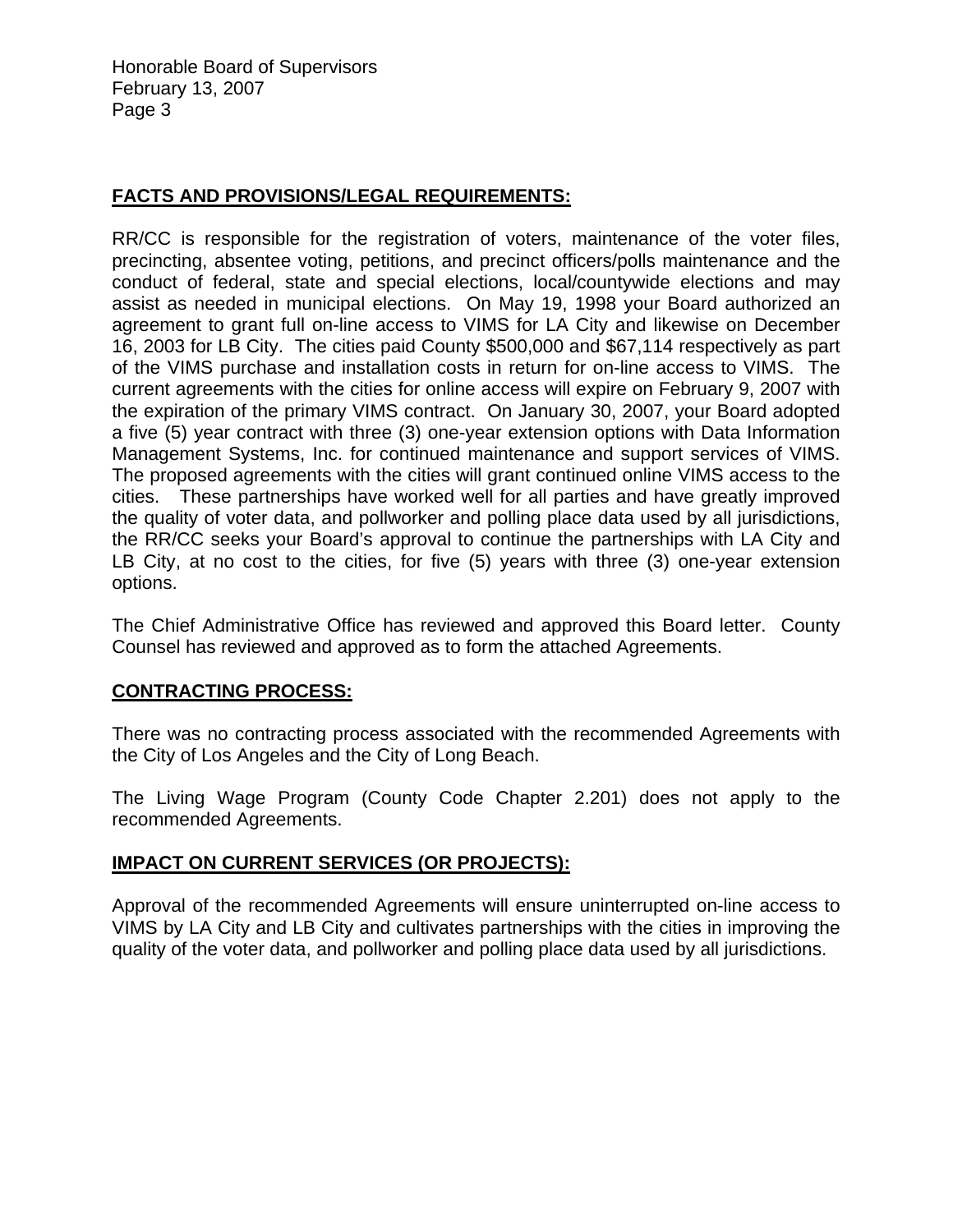Honorable Board of Supervisors February 13, 2007 Page 4

#### **CONCLUSION**

Upon approval of the above recommendations, it is requested that the Executive Officer/Clerk of the Board, return one adopted stamped copy of the approved Board letter to:

> **County of Los Angeles Registrar-Recorder/County Clerk** 12400 Imperial Highway, Room 7201 Norwalk, CA 90650

Attention: Ngozi Ume **Head, Management Services** 

Respectfully submitted,

Cemser ove, O.

Conny B. McCormack Registrar-Recorder/County Clerk

CBM:NU:hwk

Attachments (2)

c: Chief Administrative Office **County Counsel**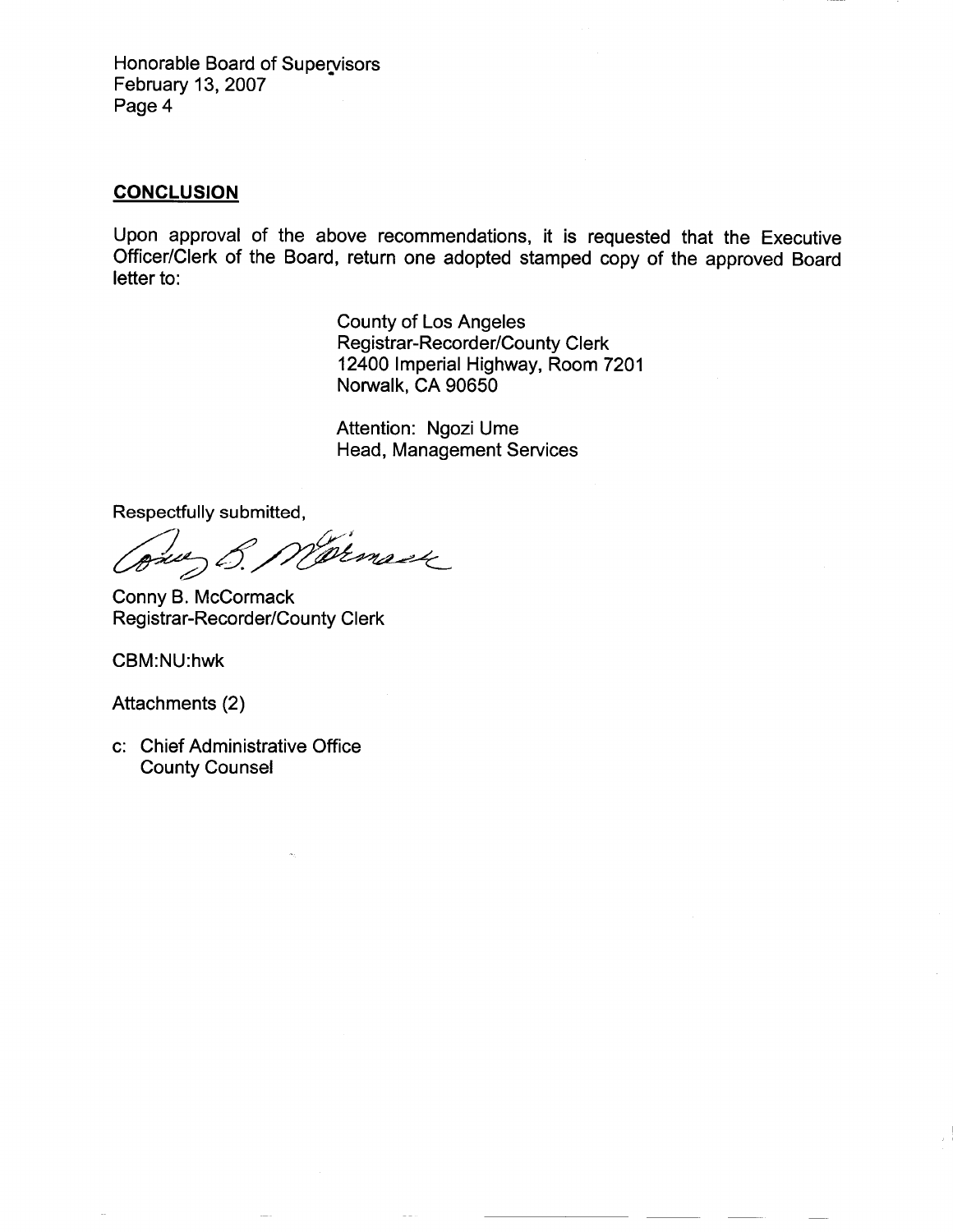# **MEMORANDUM OF UNDERSTANDING**

# **BY AND BETWEEN**

# **THE COUNTY OF LOS ANGELES**

## **AND**

# **THE CITY OF LOS ANGELES**

# **FOR**

# **ON-LINE ACCESS TO THE COUNTY OF LOS ANGELES**

# **VOTER INFORMATION MANAGEMENT SYSTEM**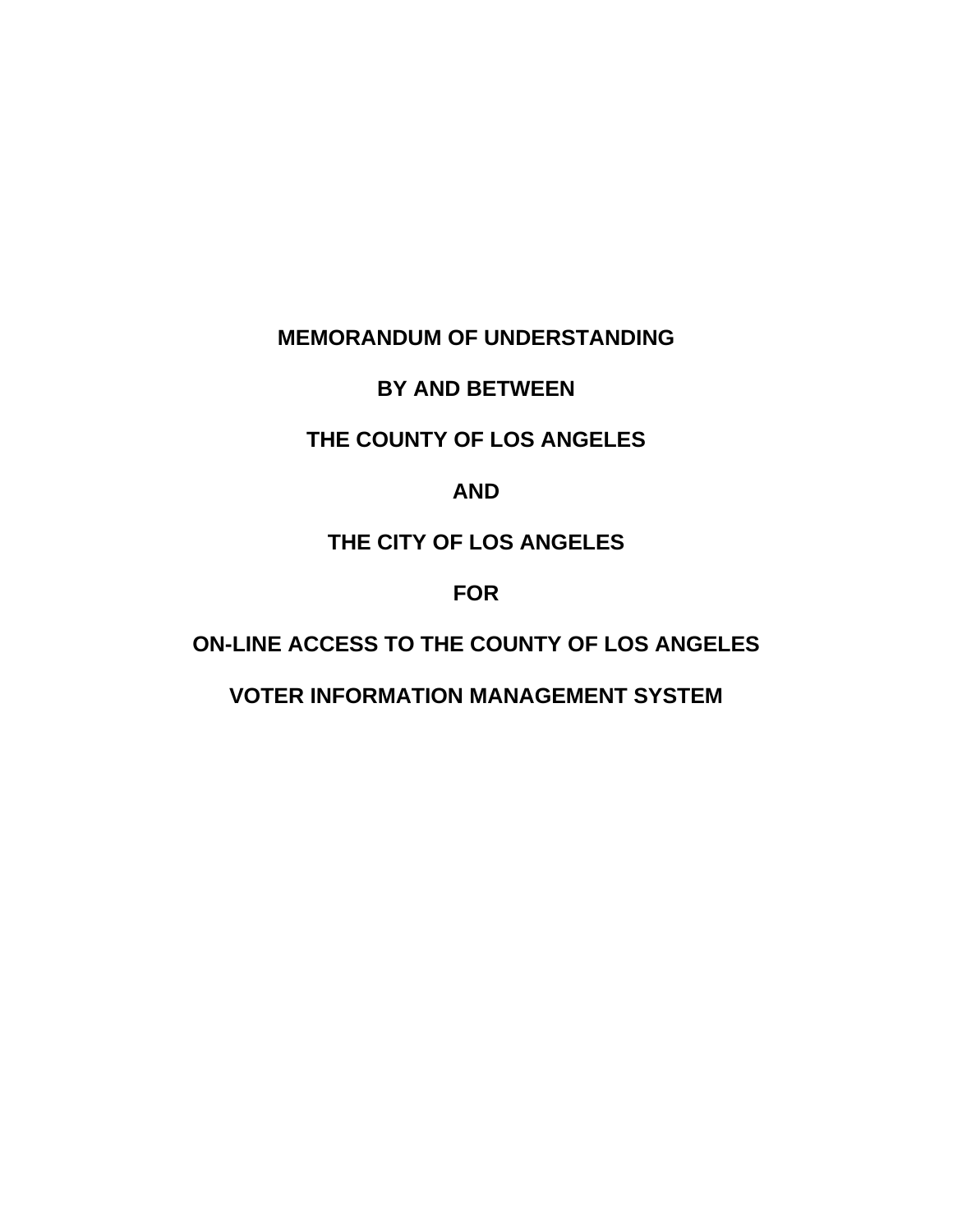#### **MEMORANDUM OF UNDERSTANDING BY AND BETWEEN THE COUNTY OF LOS ANGELES AND THE CITY OF LOS ANGELES FOR ON-LINE ACCESS TO THE COUNTY OF LOS ANGELES VOTER INFORMATION MANAGEMENT SYSTEM**

This Memorandum of Understanding ("Agreement") is made and entered into on this day of the same of the County of Los Angeles, a political subdivision of the State of California ("County"), by and through its Department of the Registrar-Recorder/County Clerk ("RR/CC"), and the City of Los Angeles also a political subdivision of the State of California ("LA City"), by and through the LA City Clerk's Office ("City Clerk"). County and LA City are hereinafter sometimes referred to collectively as the "Parties" and each individually as a "Party."

WHEREAS, the County has a PC (personal computer) and Network-based Voter Information Management System (VIMS);

WHEREAS, Data Information Management Systems (DIMS), a wholly owned subsidiary of Diebold Election Systems, Incorporated (DESI) owns the proprietary software responsible for the functionality of the system;

 WHEREAS, the County of Los Angeles Board of Supervisors approved an Agreement with DIMS/DESI for the continued licensing and maintenance of the system; and

 WHEREAS, LA City desires to continue on-line access to VIMS for the purpose of conducting elections in its respective jurisdiction more efficiently;

 NOW THEREFORE, in consideration of the mutual covenants contained herein and for other good and valuable consideration, the receipt and sufficiency of which are hereby acknowledged, County and LA City agree as follows:

#### **1. TERM**

- 1.1 The term of this Agreement shall commence upon the execution thereof by all Parties and shall continue in effect for a period of five (5) years unless sooner terminated or extended as provided herein.
- 1.2 The term of this Agreement may be extended up to three (3) one-year periods plus up to six (6) one-month options, not to exceed a maximum term of eight (8) years and six (6) months.
- 1.3 Any extension to the Agreement term shall be made by an Amendment executed by the Registrar-Recorder/County Clerk, or her designee, and the City Clerk.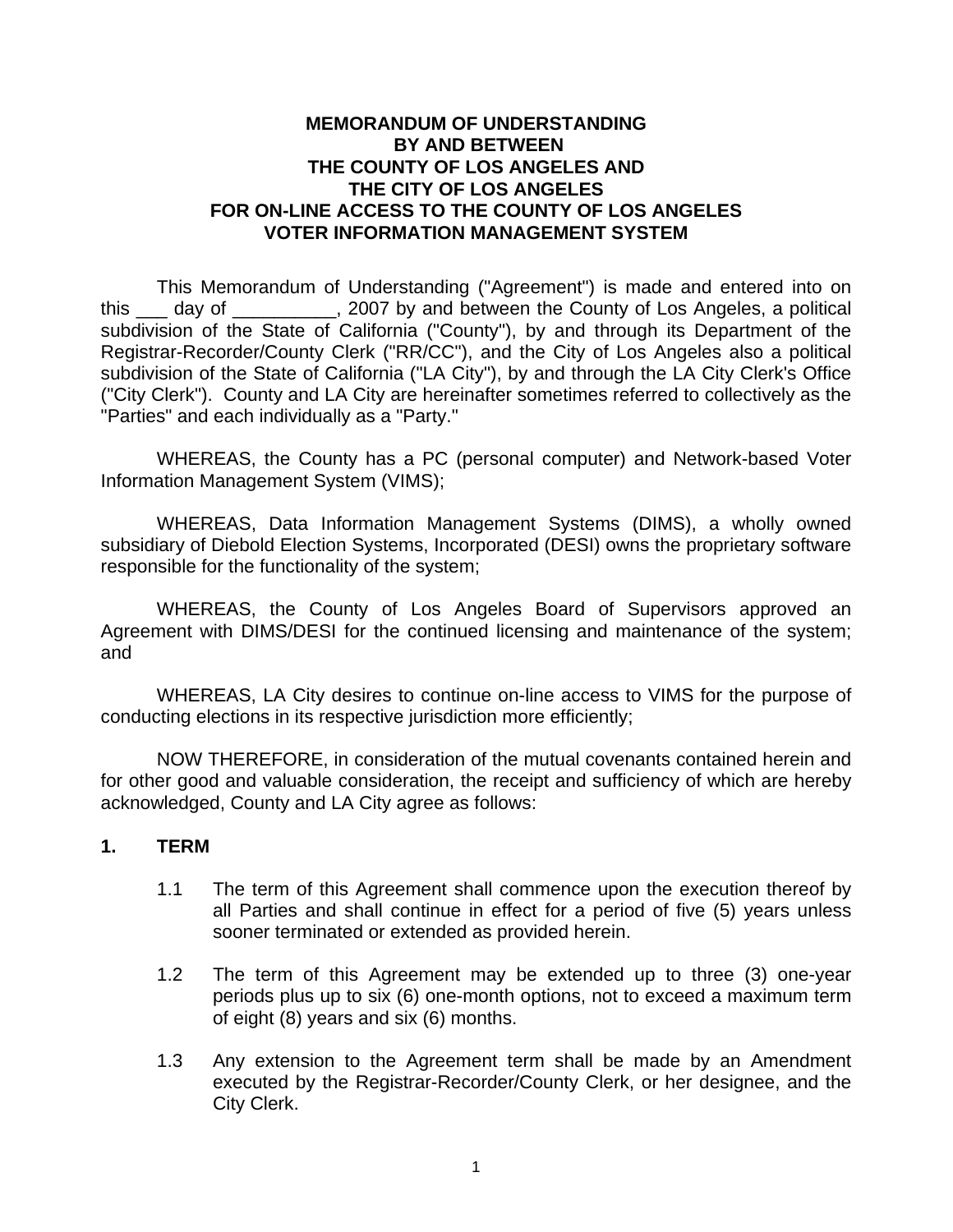## **2. COUNTY RESPONSIBILITIES**

- 2.1 County is responsible for all licensing and maintenance fees to the VIMS system.
- 2.2 RR/CC will provide LA City with on-line access to VIMS free of charge for the duration of the Agreement.
- 2.3 In the event on-line access to VIMS from LA City locations is for any reason unavailable, and disruption of on-line access is sufficiently long to negatively impact an LA City municipal election, to the extent feasible as determined by the RR/CC, the RR/CC will provide LA City access to VIMS on County PCs at the Norwalk facility.

## **3. LA CITY RESPONSIBILITIES**

- 3.1 LA City is responsible for all hardware and communications equipment and support needed by LA City to access VIMS from LA City locations. LA City will be responsible for maintaining LA City equipment and communication connections at its own expense.
- 3.2 LA City is responsible for LA City elections conducted and will pay RR/CC for any other direct election services provided by the RR/CC for conducting municipal elections.
- 3.3 LA City shall restrict its use of VIMS to official LA City election business.
- 3.4 LA City shall maintain the confidentiality of all records obtained from VIMS in accordance with all applicable State and Federal laws and regulations.
- 3.5 LA City shall inform all of its officers, employees, and agents having access to VIMS of the confidentiality provisions of this Agreement to ensure that all information is safeguarded from improper disclosure in accordance with applicable State and Federal laws and regulations.
- 3.6 County retains the right to audit LA City compliance with the terms and conditions of this Agreement. In the event that an audit is conducted by County or any State or Federal auditor in connection to this Agreement, LA City shall be solely liable for their respective audit findings and sanctions, if any.
- 3.7 In the event that a significant system modification is needed or made available from the manufacturer that will greatly improve the efficiency of the system, all VIMS users may be required to pay a respective portion of the system modification cost.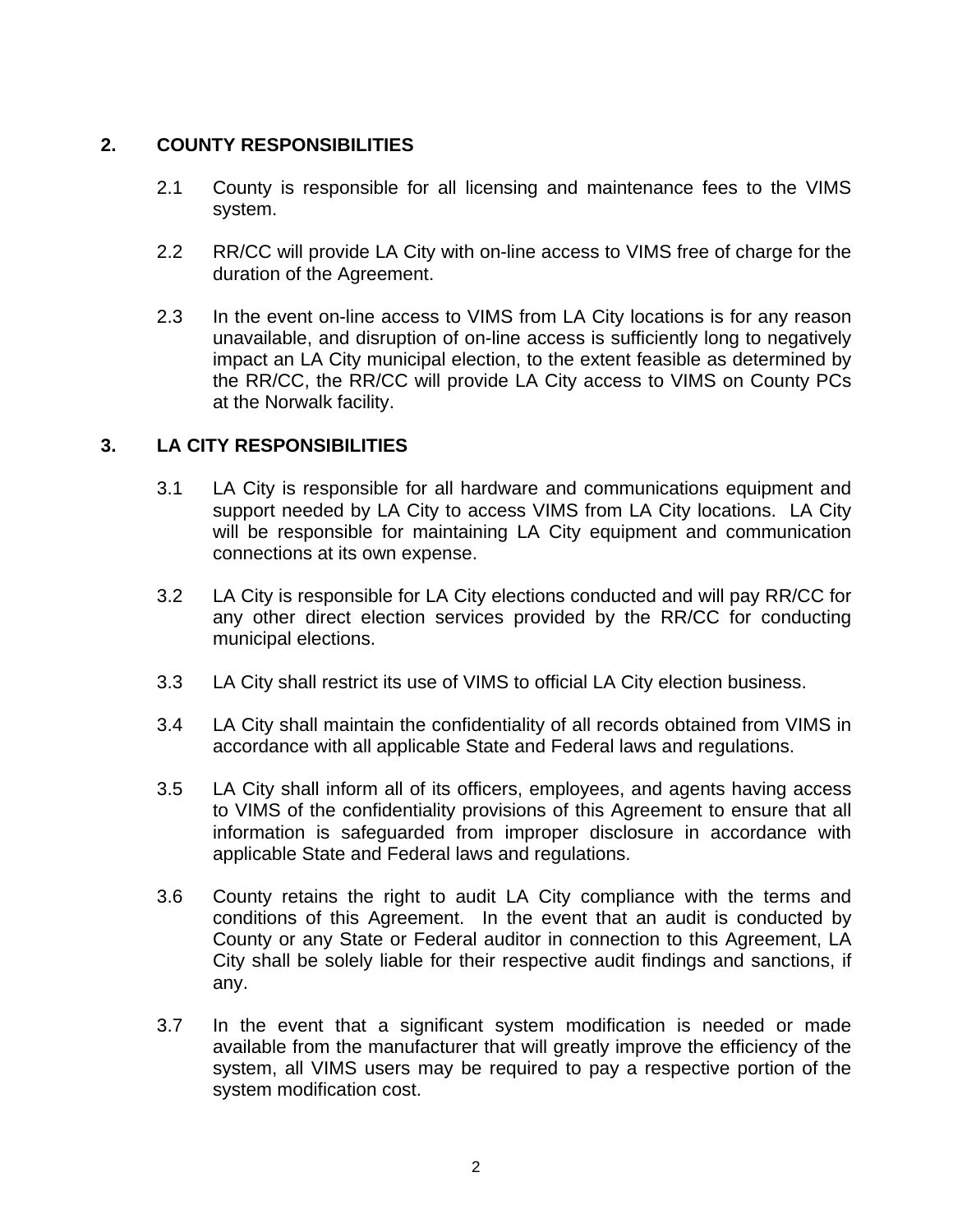### **4. TERMINATION OR CANCELLATION OF VIMS AGREEMENT**

- 4.1 In the event that County's agreement with DIMS/DESI is terminated for any reason and RR/CC is unable to maintain the VIMS client server environment permitting on-line access, in such event, neither the County nor LA City shall have any further obligations under this Agreement.
- 4.2 Not withstanding Paragraph 4.1, the Registrar-Recorder/County Clerk, or her designee, may terminate this Agreement at her sole discretion, by giving LA City 90 days advance written notice.

#### **5. PRIMARY CONTACTS**

Unless otherwise provided under this Agreement, all notices, submissions or deliveries to be made under this agreement shall be addressed as follows:

| City of Los Angeles:   | Arleen P. Taylor, Chief<br><b>Election Division, City Clerk</b><br>City of Los Angeles<br>200 N. Spring Street, Room 285<br>Los Angeles, California 90012<br>Phone: (213) 978-0444<br>Fax: (213) 978-0376<br>Email: arleen.taylor@lacity.org    |
|------------------------|-------------------------------------------------------------------------------------------------------------------------------------------------------------------------------------------------------------------------------------------------|
| County of Los Angeles: | Dean Logan,<br><b>Chief Deputy</b><br>County of Los Angeles<br><b>Registrar-Recorder/County Clerk</b><br>12400 Imperial Highway<br>Norwalk, California 90650<br>Phone: (562) 462-2883<br>Fax: (562) 929-4790<br>Email: dlogan@rrcc.lacounty.gov |
| With a copy to:        | <b>Contracts Section</b><br>County of Los Angeles<br><b>Registrar-Recorder/County Clerk</b><br>12400 Imperial Highway, 5203<br>Norwalk, California 90650                                                                                        |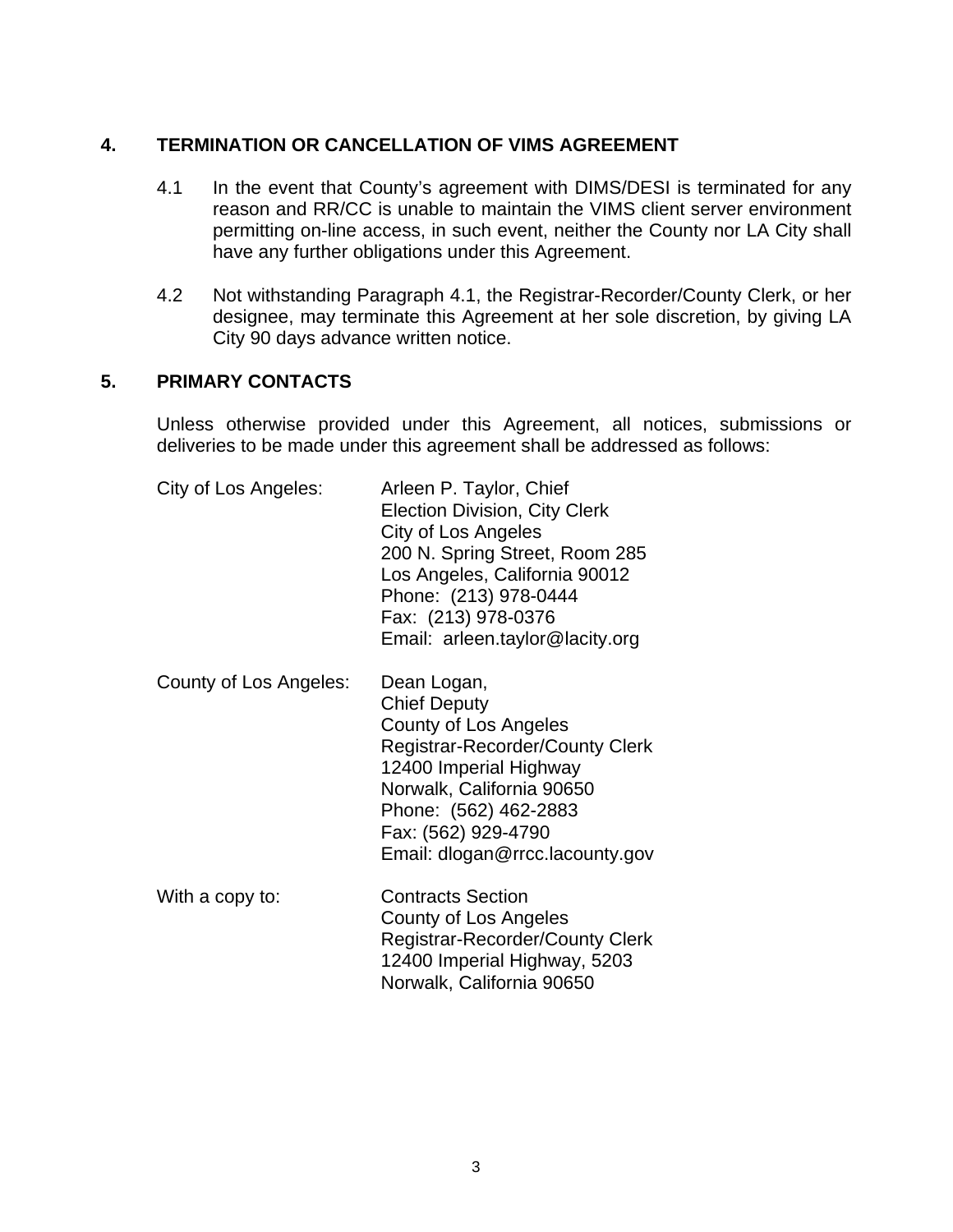#### **MEMORANDUM OF UNDERSTANDING BY AND BETWEEN COUNTY OF LOS ANGELES AND CITY OF LOS ANGELES FOR ON-LINE ACCESS TO THE COUNTY OF LOS ANGELES VOTER INFORMATION MANAGEMENT SYSTEM**

IN WITNESS WHEREOF, the Parties have executed this Memorandum of Understanding on the date first written above.

#### **CITY OF LOS ANGELES COUNTY OF LOS ANGELES**  REGISTRAR-RECORDER/COUNTY CLERK

FRANK T. MARTINEZ CONNY B. McCORMACK City Clerk **City Clerk** City Clerk **Registrar-Recorder/County Clerk** 

APPROVED AS TO FORM:

City Attorney **County County Counsel** 

ROCKARD J. DELGADILLO RAYMOND G. FORTNER, JR.

 $\overline{a}$ 

Deputy City Attorney **Communist Contract Contract Contract Contract Contract Contract Contract Contract Contract** 

By By

Principal Deputy County Counsel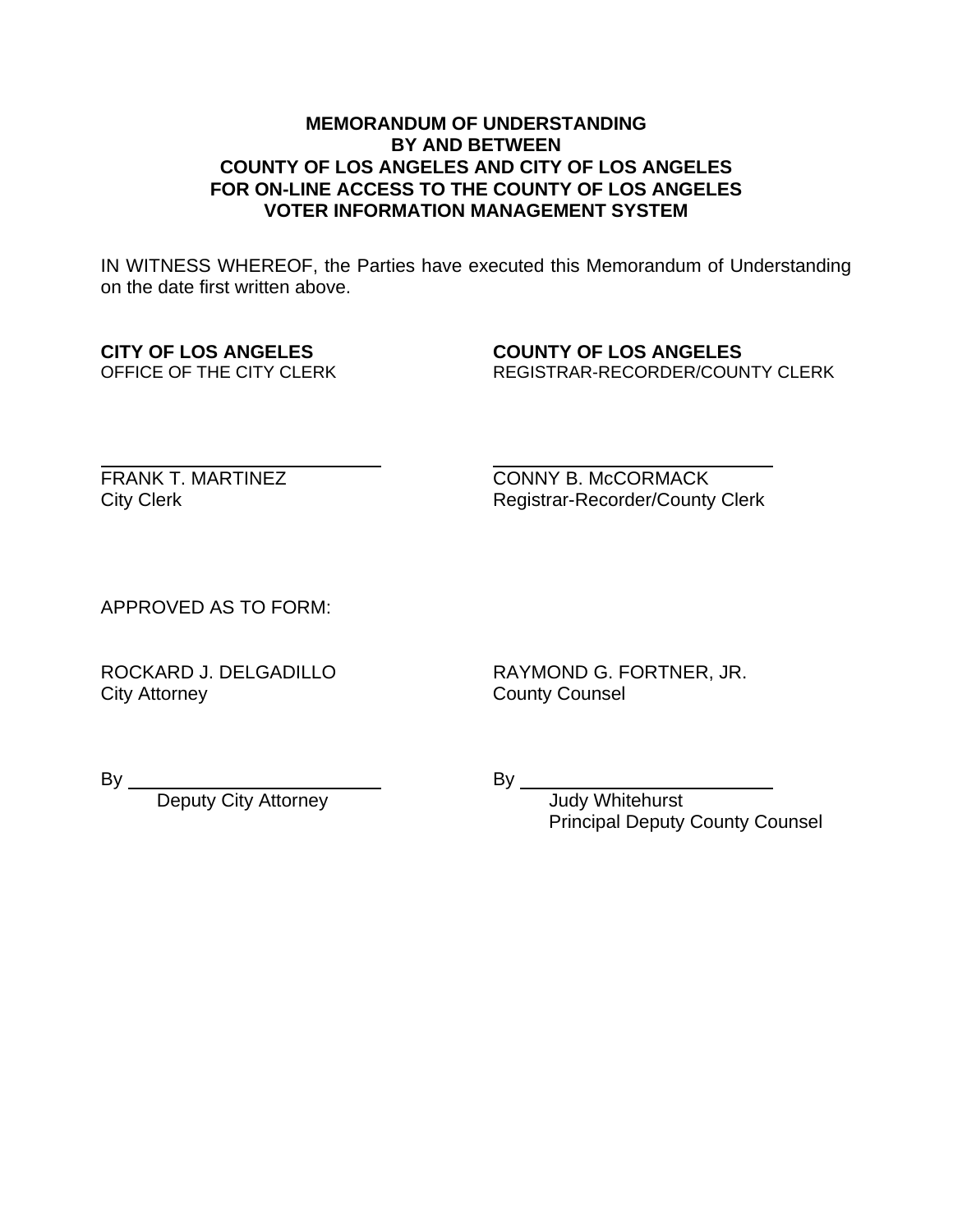# **MEMORANDUM OF UNDERSTANDING**

# **BY AND BETWEEN**

# **THE COUNTY OF LOS ANGELES**

## **AND**

# **THE CITY OF LONG BEACH**

# **FOR**

# **ON-LINE ACCESS TO THE COUNTY OF LOS ANGELES**

# **VOTER INFORMATION MANAGEMENT SYSTEM**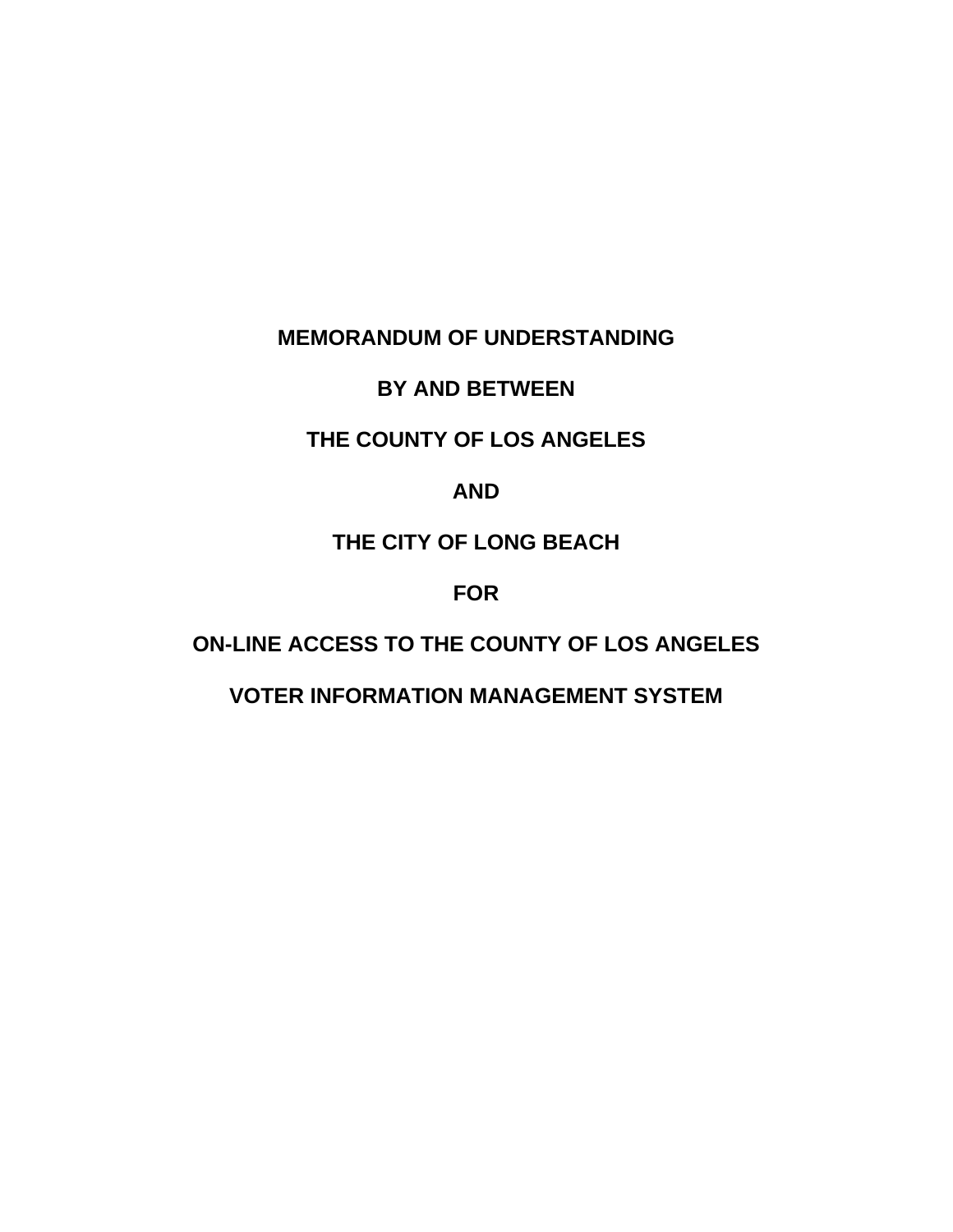#### **MEMORANDUM OF UNDERSTANDING BY AND BETWEEN THE COUNTY OF LOS ANGELES AND THE CITY OF LONG BEACH FOR ON-LINE ACCESS TO THE COUNTY OF LOS ANGELES VOTER INFORMATION MANAGEMENT SYSTEM**

This Memorandum of Understanding ("Agreement") is made and entered into on this day of the same of the County of Los Angeles, a political subdivision of the State of California ("County"), by and through its Department of the Registrar-Recorder/County Clerk ("RR/CC"), and the City of Long Beach, a Municipal Corporation ("LB City"), by and through the LB City Manager's Office ("City Manager"). County and LB City are hereinafter sometimes referred to collectively as the "Parties" and each individually as a "Party."

WHEREAS, the County has a PC (personal computer) and Network-based Voter Information Management System (VIMS);

WHEREAS, Data Information Management Systems (DIMS), a wholly owned subsidiary of Diebold Election Systems, Incorporated (DESI) owns the proprietary software responsible for the functionality of the system;

 WHEREAS, the County of Los Angeles Board of Supervisors approved an Agreement with DIMS/DESI for the continued licensing and maintenance of the system; and

 WHEREAS, LB City desires to continue on-line access to VIMS for the purpose of conducting elections in its respective jurisdiction more efficiently.

 NOW THEREFORE, in consideration of the mutual covenants contained herein and for other good and valuable consideration, the receipt and sufficiency of which are hereby acknowledged, County and LB City agree as follows:

#### **1. TERM**

- 1.1 The term of this Agreement shall commence upon the execution thereof by all Parties and shall continue in effect for a period of five (5) years unless sooner terminated or extended as provided herein.
- 1.2 The term of this Agreement may be extended up to three (3) one-year periods plus up to six (6) one-month options, not to exceed a maximum term of eight (8) years and six (6) months.
- 1.3 Any extension to the Agreement term shall be made by an Amendment executed by the Registrar-Recorder/County Clerk, or her designee, and the City Manager.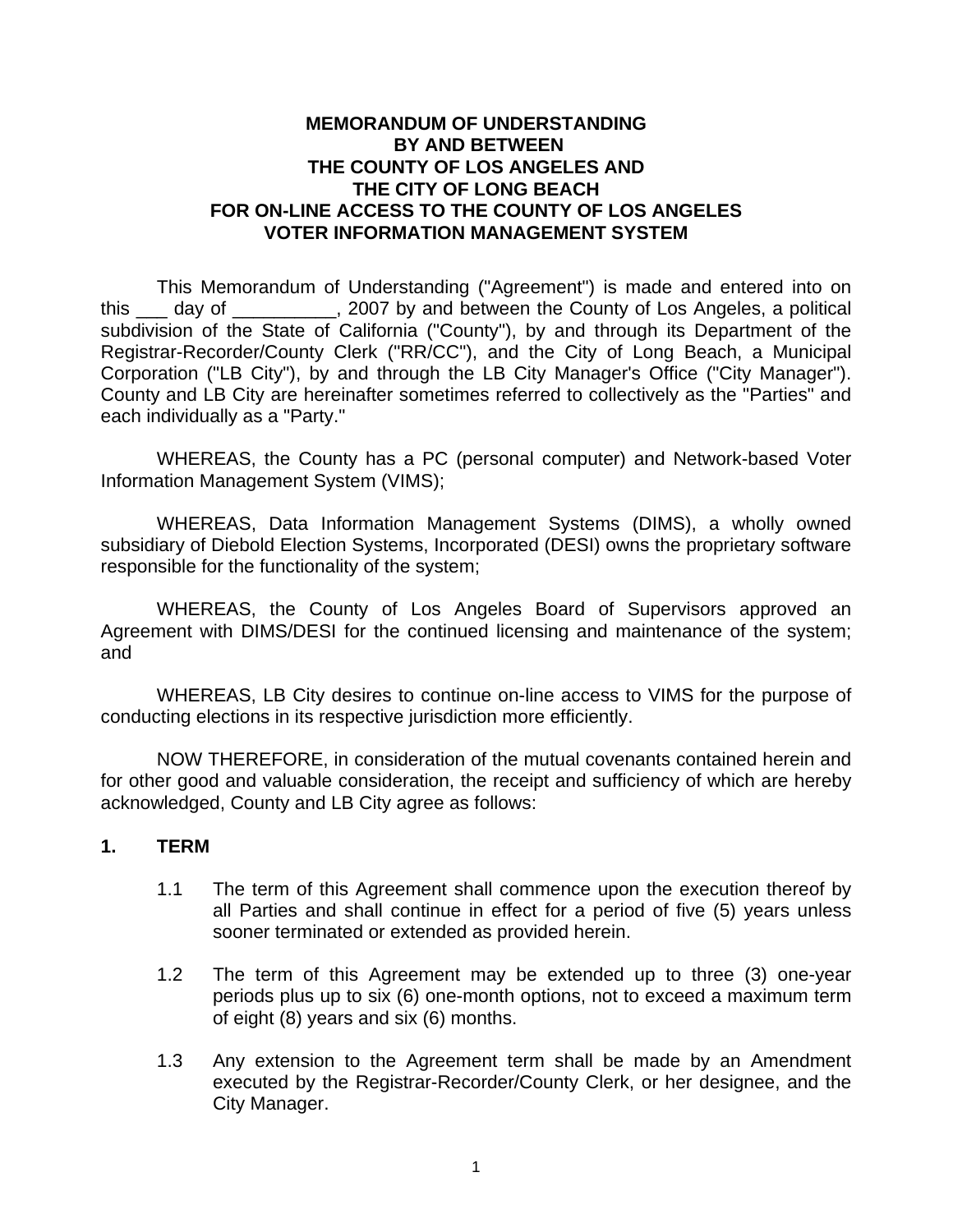## **2. COUNTY RESPONSIBILITIES**

- 2.1 County is responsible for all licensing and maintenance fees to the VIMS system.
- 2.2 RR/CC will provide LB City with on-line access to VIMS free of charge for the duration of the Agreement.
- 2.3 In the event on-line access to VIMS from LB City locations is for any reason unavailable, and disruption of on-line access is sufficiently long to negatively impact an LB City municipal election, to the extent feasible as determined by the RR/CC, the RR/CC will provide LB City access to VIMS on County PCs at Norwalk facility.

## **3. LB CITY RESPONSIBILITIES**

- 3.1 LB City is responsible for all hardware and communications equipment and support needed by LB City to access VIMS from LB City locations. LB City will be responsible for maintaining LB City equipment and communication connections at its own expense.
- 3.2 LB City is responsible for LB City elections conducted and will pay RR/CC for any other direct election services provided by the RR/CC for conducting municipal elections.
- 3.3 LB City shall restrict its use of VIMS to official LB City election business.
- 3.4 LB City shall maintain the confidentiality of all records obtained from VIMS in accordance with all applicable State and Federal laws and regulations.
- 3.5 LB City shall inform all of its officers, employees, and agents having access to VIMS of the confidentiality provisions of this Agreement to ensure that all information is safeguarded from improper disclosure in accordance with applicable State and Federal laws and regulations.
- 3.6 County retains the right to audit LB City compliance with the terms and conditions of this Agreement. In the event that an audit is conducted by County or any State or Federal auditor in connection to this Agreement, LB City shall be solely liable for their respective audit findings and sanctions, if any.
- 3.7 In the event that a significant system modification is needed or made available from the manufacturer that will greatly improve the efficiency of the system, all VIMS users may be required to pay a respective portion of the system modification cost.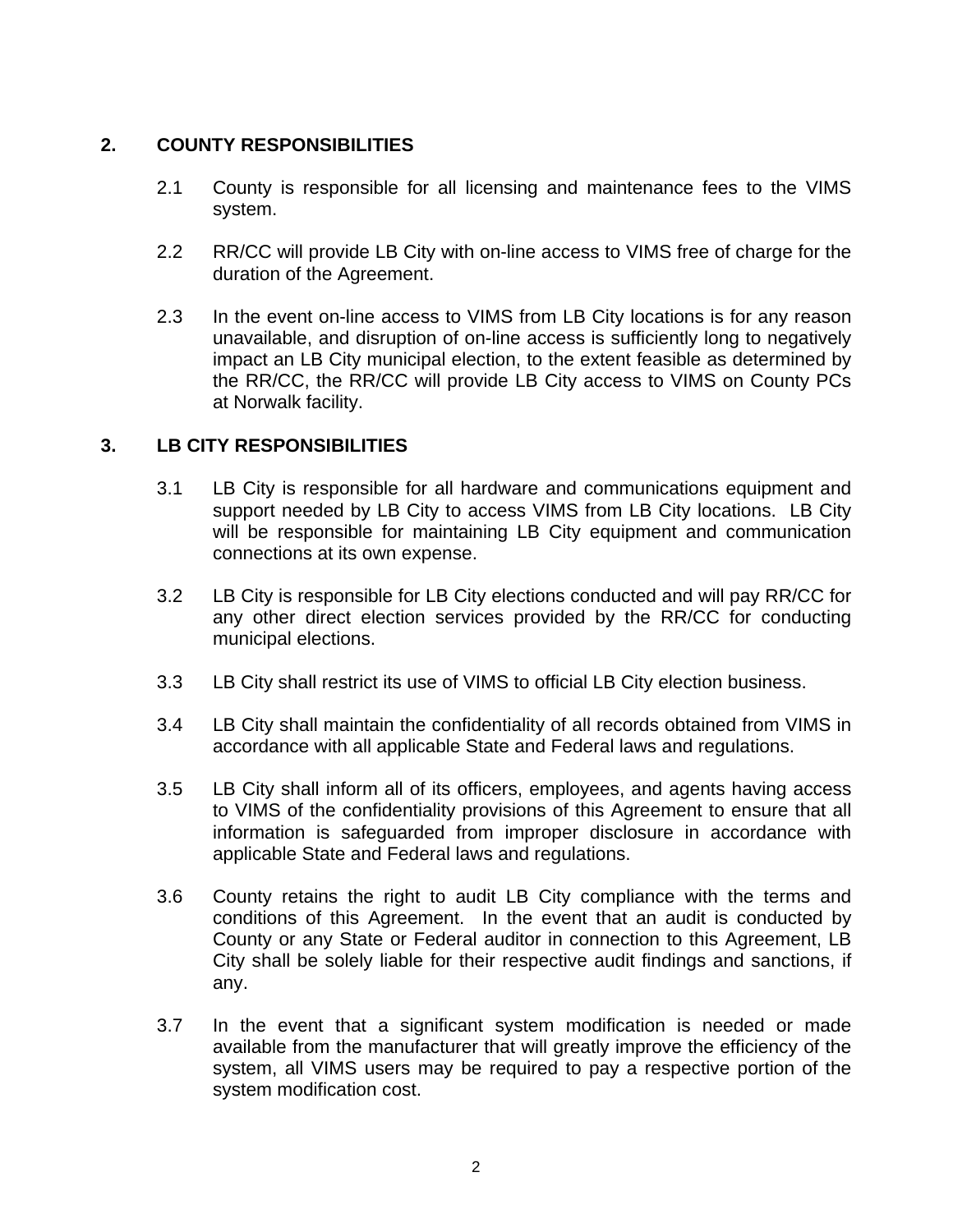### **4. TERMINATION OR CANCELLATION OF VIMS AGREEMENT**

- 4.1 In the event that County's agreement with DIMS/DESI is terminated for any reason and RR/CC is unable to maintain the VIMS client server environment permitting on-line access, in such event, neither the County nor LB City shall have any further obligations under this Agreement.
- 4.2 Not withstanding Paragraph 4.1, the Registrar-Recorder/County Clerk, or her designee, may terminate this Agreement at her sole discretion, by giving LB City 90 days advance written notice.

#### **5. PRIMARY CONTACTS**

Unless otherwise provided under this Agreement, all notices, submissions or deliveries to be made under this Agreement shall be addressed as follows:

| City of Long Beach:    | <b>Becky Burleson</b><br><b>Elections Division</b><br>City of Long Beach<br>333 West Ocean Blvd.<br>Long Beach, California 90802<br>Phone: (562) 570-7479<br>Fax: (562) 570-6789<br>Email: rebecca_burleson@longbeach.gov                      |
|------------------------|------------------------------------------------------------------------------------------------------------------------------------------------------------------------------------------------------------------------------------------------|
| County of Los Angeles: | Dean Logan<br><b>Chief Deputy</b><br>County of Los Angeles<br><b>Registrar-Recorder/County Clerk</b><br>12400 Imperial Highway<br>Norwalk, California 90650<br>Phone: (562) 462-2883<br>Fax: (562) 929-4790<br>Email: dlogan@rrcc.lacounty.gov |
| With a copy to:        | <b>Contracts Section</b><br>County of Los Angeles<br><b>Registrar-Recorder/County Clerk</b><br>12400 Imperial Highway, 5203<br>Norwalk, California 90650                                                                                       |